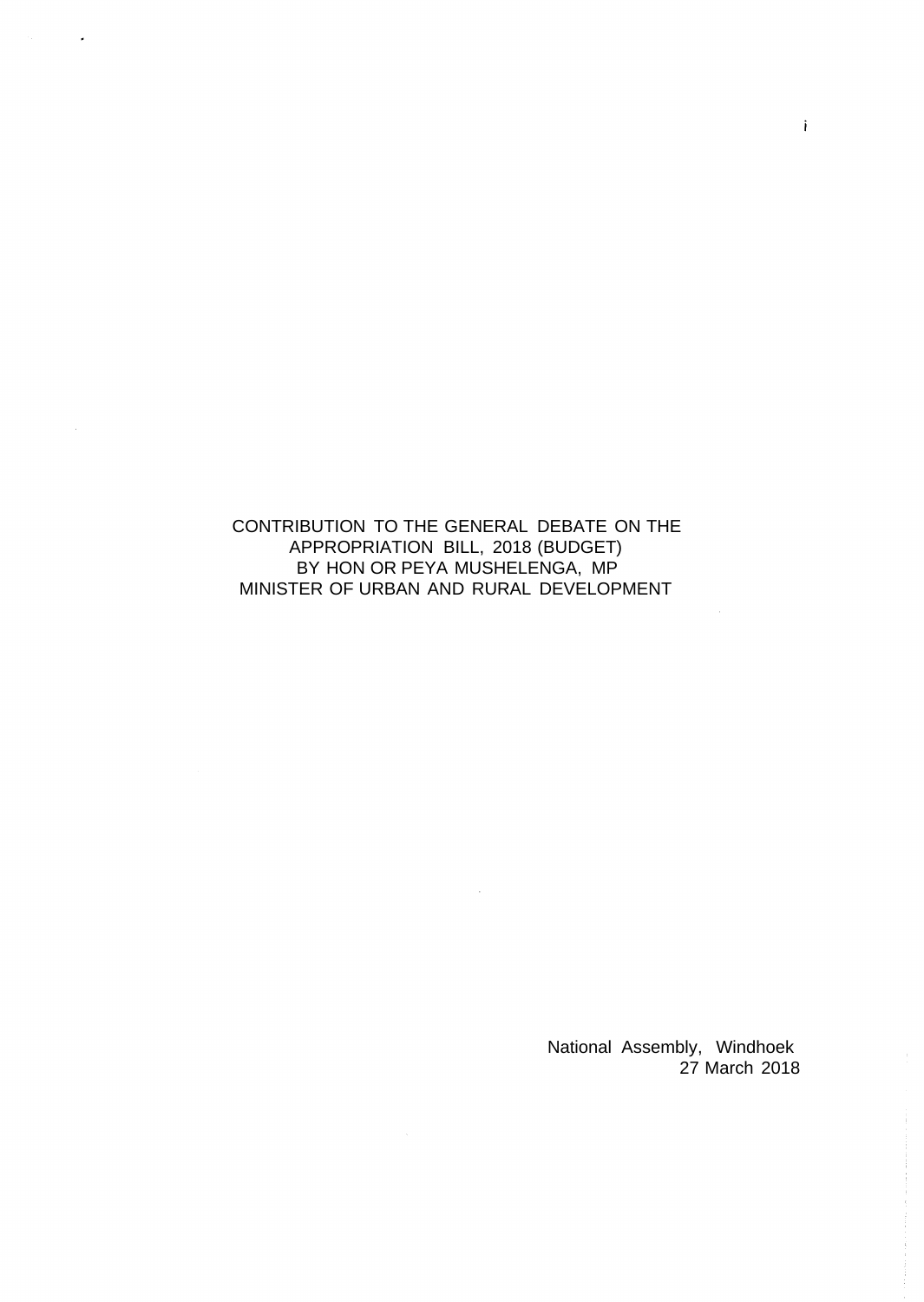## Honourable Speaker Honourable Members

The year seems to have started on a very bad note, with the departure to eternity of two Members of Parliament and a Former Member of Parliament. Secondly, climate change appears to have taken its toll, with some areas recording minimum rainfall, while others are affected by floods.

Rain is very close to the hearts and minds of farmers, both commercial and communal. Therefore, investment in agriculture and subsequent farm growth is important to alleviate the plight of rural farmers. This is particularly true, when horticulture production is promoted in rural communities. Accordingly, I commend the increment of the size of the land under irrigation from 14000 to 15000 hectares, which saw horticultural production increasing during the past financial year. The green schemes that we have in Kavango East region can transform the lives of our rural communities. The same applies to existing and planes horticultural crop production in Omusati Region, whereby in addition to crop production, there will be value addition to realise various produces. Encouraging local agricultural production promotes domestic food supply, increased employment and addresses the rate of rural urban migration. There is an injection in the rural economy and increased service provision in rural communities. Financial lending schemes to finance these small scale agricultural manufacturing activities should be developed, to ensure growth in this industry, with the ultimate aim of developing agronomic industries on a large scale.

Wiggins *et al.* state in tQji~ublication titled *Agricultural development policy,* a *contemporary agenda,* <sup>1</sup> ~gncultural research, education and infrastructure development are recognised as the three key tools for public spending to ensure economic growth. Accordingly, I support the planned 40 research projects in the area of water and the construction of 13 earth dams and / or canal for the 2018/19 financial year. I further support the allocation of N\$ 233 972 000 in the 2018/19 financial year for acquisition of capital assets for agriculture and N\$ 328 000 000, for water.

#### Honourable Speaker

Rural development has gained prominence in today's world. Crammer, Jensen and Southgate Jr state in their publication titled *Agricultural Economic and Agribusiness* that rural development ~uses on the quality of life in the areas of poverty, population distribution;tUral housing. Rural development is more needed among the youth, to alleviate thelr problems and challenges. These can be addressed by, among others, vocational training, as acquiring skills through this mode of education . plfHb.e youth in a good stead to start their businesses. Vocational training is further emjihasiseo in the Harambee Prosperity Plan, as a catalyst for economic growth and development. Accordingly, I commend the allocation of N\$ 136.8 million in the 2018/19 budget for vocational training, which is an increase of well over 200% from

 $\overline{1}$ Wiggins *et et., 2015, AgriCUltural development policy,* a *contemporary agenda,* London: Overseas Development Institute, p 22.

<sup>2</sup> Cramer G. L., Jensen C. W., and South gate D.D., 2001, *Agricultural Economic and Agribusiness,* New York: John Willey and Sons, p 370.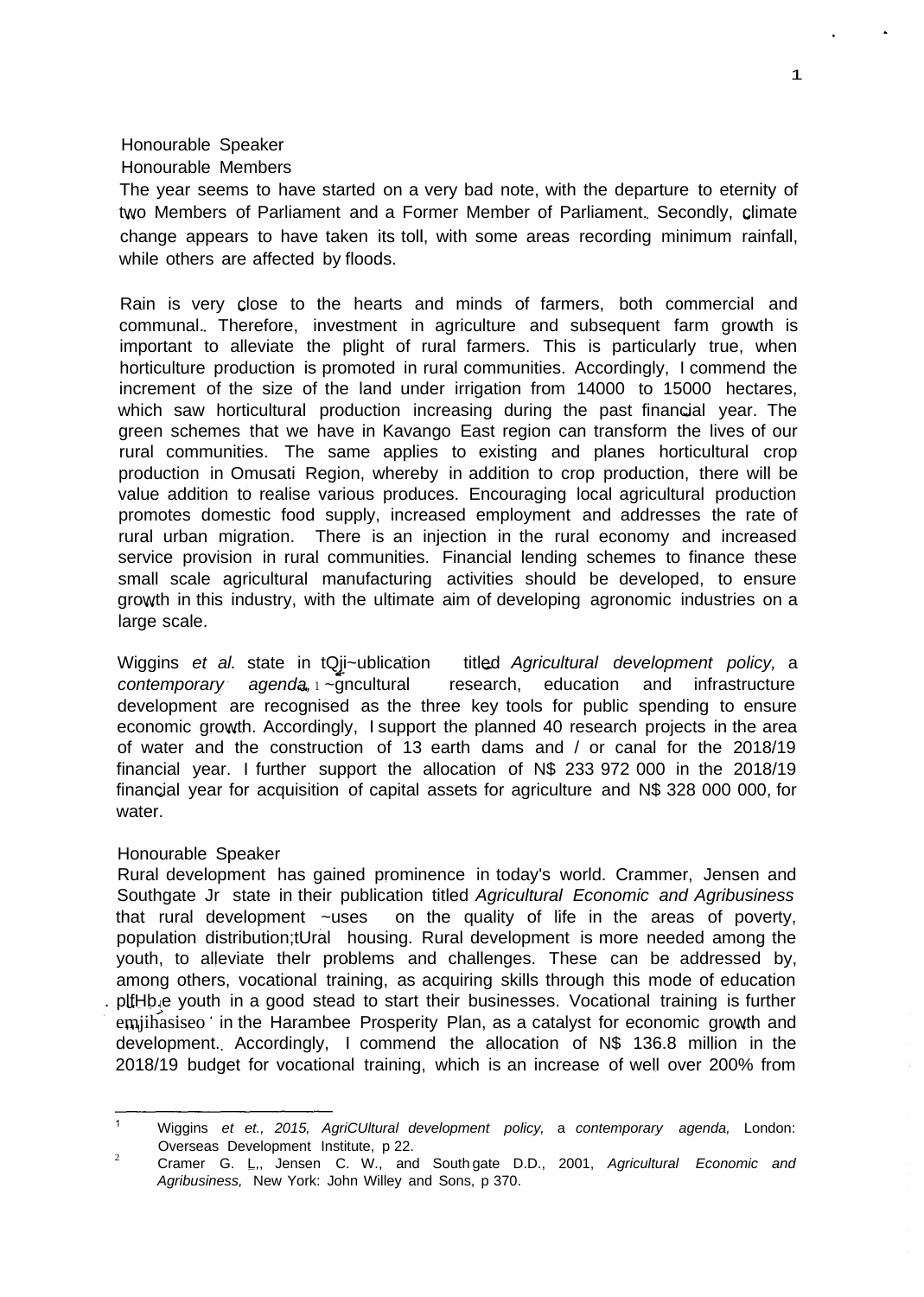the N\$48.1 from the previous financial year. This amount increased to over N\$ <sup>500</sup> "fi, *!I,'f:V\* , fil/IIIIPI per year in the subsequent two years of the current MTEF period.

The mentioning of vocational training reminds me of an area very close to your heart, Honourable Speaker - Higher Education. History will never forget the eloquent and skilful manner in which you made your presentation before the Presidential Commission on Higher Education that was appointed after independence. I welcome a total allocation of about N\$ 8.3 billion to higher education programmes during the current MTEF period. A large part of this amount goes to public institutions of higher learning. These institutions are expected to carry out researches on economic development and growth.

I would like to seize this opportunity to commend Professor Lazarus Hangula, Vice Chancellor of the University of Namibia (UNAM), who is due to retire in a few months' time, for the able leade~h~ ..u~~d~ver the past years, which saw the expansion of UNAM with the  $\frac{8m}{e}$  a ult.yof Engineering and Information Technology and the School of Medicine and the transformation of Education Colleges, integrating them in the UNAM Faculty of Education. This further resulted in the systematic capacity building on the basis of what became known in the UNAM circles as re-engineering, that today we have qualified academics at the satellite campuses. I call upon his successor, who will be appointed soon, to focus on the areas of innovation and research. Incentives for innovation and research should be institutionalised. Our academics must be motivated by way of appropriate rewards for the supervision of academic researches, as it happen at other institutionslhigher learning in the neighbouring countries.

#### Honourable Speaker

Let me now address macro-economic aspects of the budget. I welcome the introduction of new tax brackets for the high income categories. I am mindful of the fact that anti-cyclical measures, generally include among others increased spending and cutting taxes during economic recess but, equally, the literature of economics state that public debts compels governments to adopt severe fiscal consolidation measures like, among others, increasing tax rates or introducing new taxes. Measures further include reducing public expenditure to realise economic growth.<sup>3</sup> The fiscal measures introduced with the budget are meant to realise stabilisation, where the government balance its budget. In his publication titled *Macroeconomics,* renowned Professor of Economics at the Harvard University, Gregory Mankiw," stresses that for a strict balanced budget, it is required from the government to raise taxes or reduce spending during recession. Progressive tax by its nature ensures equity in contributing to national revenue.

In his contribution to the debate, Hon Nico Smit of the Popular Democratic Movement (PDM), formerly the Democratic Turnhalle Alliance (DTA), stated that the public wage bill is the major obstacle to economic growth. I would like to inform the

<sup>3</sup> Bilan I., Ihnatov I., 2015, Public debt and economic growth: a two-sided story, *2015,*

*International Journal of Economic Science,* vol. 1v, No. 2, pp 24 - 39, at p 35.

 $\overline{4}$ Mankiw N. G., 2016, Macroeconomics (9<sup>th</sup> ed.), New York: Worth Publishers, p 573.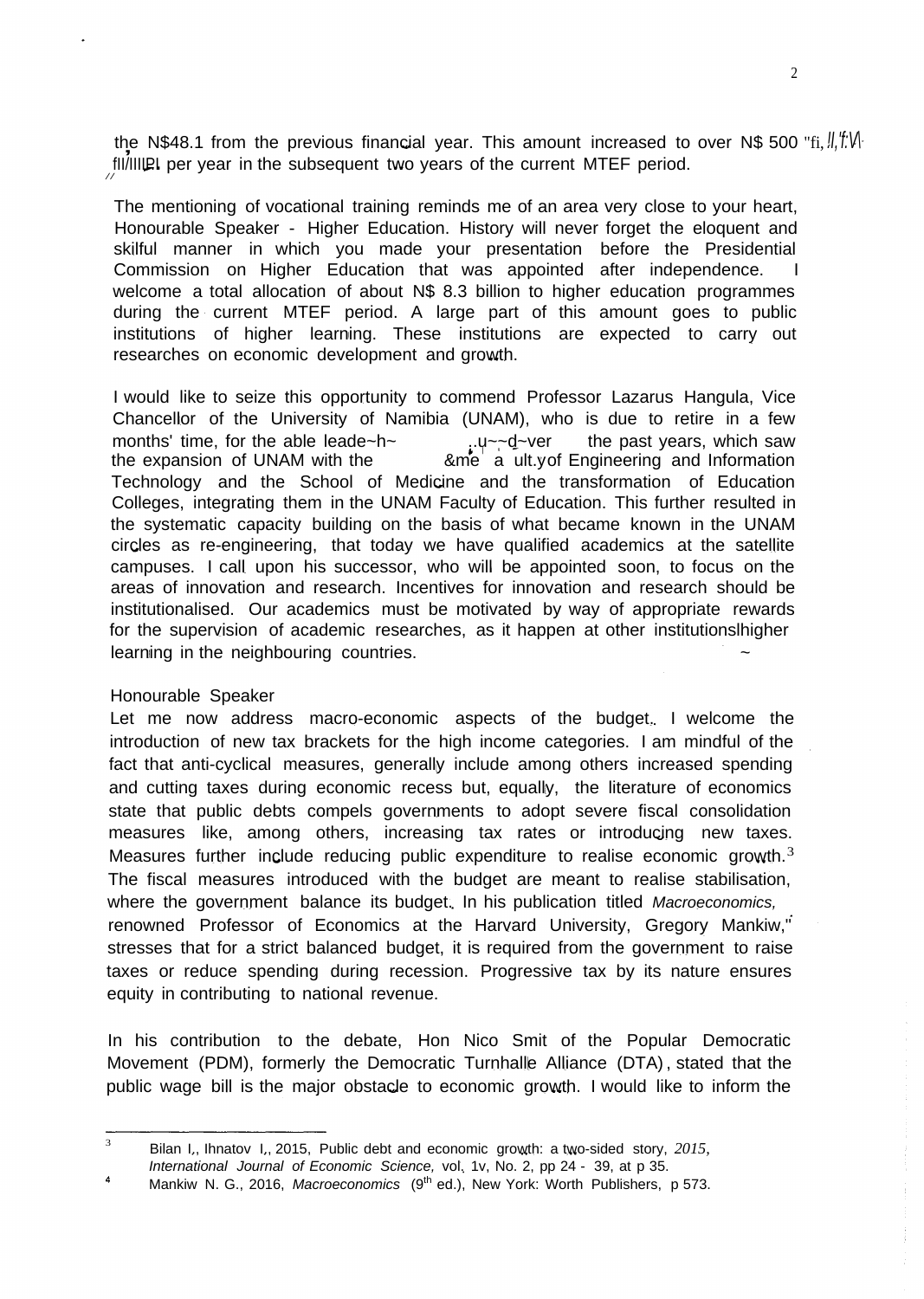Honourable Member that the Office of the Prime Minister issued a directive in the previous year that there will be no filling of new positions. Government should be applauded for the savings that are made from this directive, which is still effective to date.

Honourable Speaker

Let me now move to the field of my academic expertise - international relations.

This year, Namibia will assume the Chait **I. II.** of SADC. This prestigious status comes at a time when the situations in our reQ10n continue to be worrisome, especially in the Democratic Republic of Congo and the Kingdom of Lesotho. With regard to the situation in the DRC, Namibia will be heavily involved, not only as Chair of SADC, but with President Pohamba as SADC's special envoy for the DRC. The pre-occupation with managing peace and stability for that country and the region at large require resources. Accordingly, I support the allocation of N\$ 76 437 000, during the current financial year and N\$ 261 613 for the current MTEF period, for multilateral relations programmes

The situation in Lesotho has its roots in the long-standing stand-off between the parties of Prime Ministers Tom Thabane and Pakalitha Mosisili. In the meantime, civilians continue to suffer and the country's focus on economic development is derailed. Like other SADC countries, Namibia has spent resources on Lesotho, in her endeavours to contribute to peace-building efforts in the mountainous kingdom. As Chair of SADC, Namibia has a task to find a lasting solution and chart the roadmap that safeguards against repetitions of dreadful events, a regular norm in that country over the past years. Peace and stability creates conducive environments for economic development and growth, as human and financial resources will be dedicated to productive programmes. We should, therefore, continue to jealously guard against disruptive trends in our region and support the President in the execution of his duties as Chair of SADC. President Geingob is equal to the task before him and I have no doubt that he will tender the flowers in the regional garden to blossom into a beautiful scene that brings delight and hope to depressed onlookers.

While on SADC, let me state that I welcome the orderly and peaceful manner in which the changing of guards took place in Zimbabwe, which saw President Emmerson Mnangagwa at the helms of the Zimbabwean state, in accordance with the laws of that country. At this juncture, I find it irresistible to pay tribute to the fallen heroes of the Zimbabwean struggle for freedom and independence - among them Herbert Chitepo and Josiah Tongogara. May their legacy continue to prevail in the land of *Monomotapa* as it strives to rebuild its economy that have been plagued by the sanctions imposed by the countries of the West.

President Mnangagwa belongs to the club of freedom fighters in southern Africa and has served his government in various capacities over the past years. He will, thereforE? add value to SADC programmes of regional integration and conflict resolution and make meaningful contributiorf to peace-making efforts on the continent. Like Namibia, Zimbabwe is among the countries that have consistently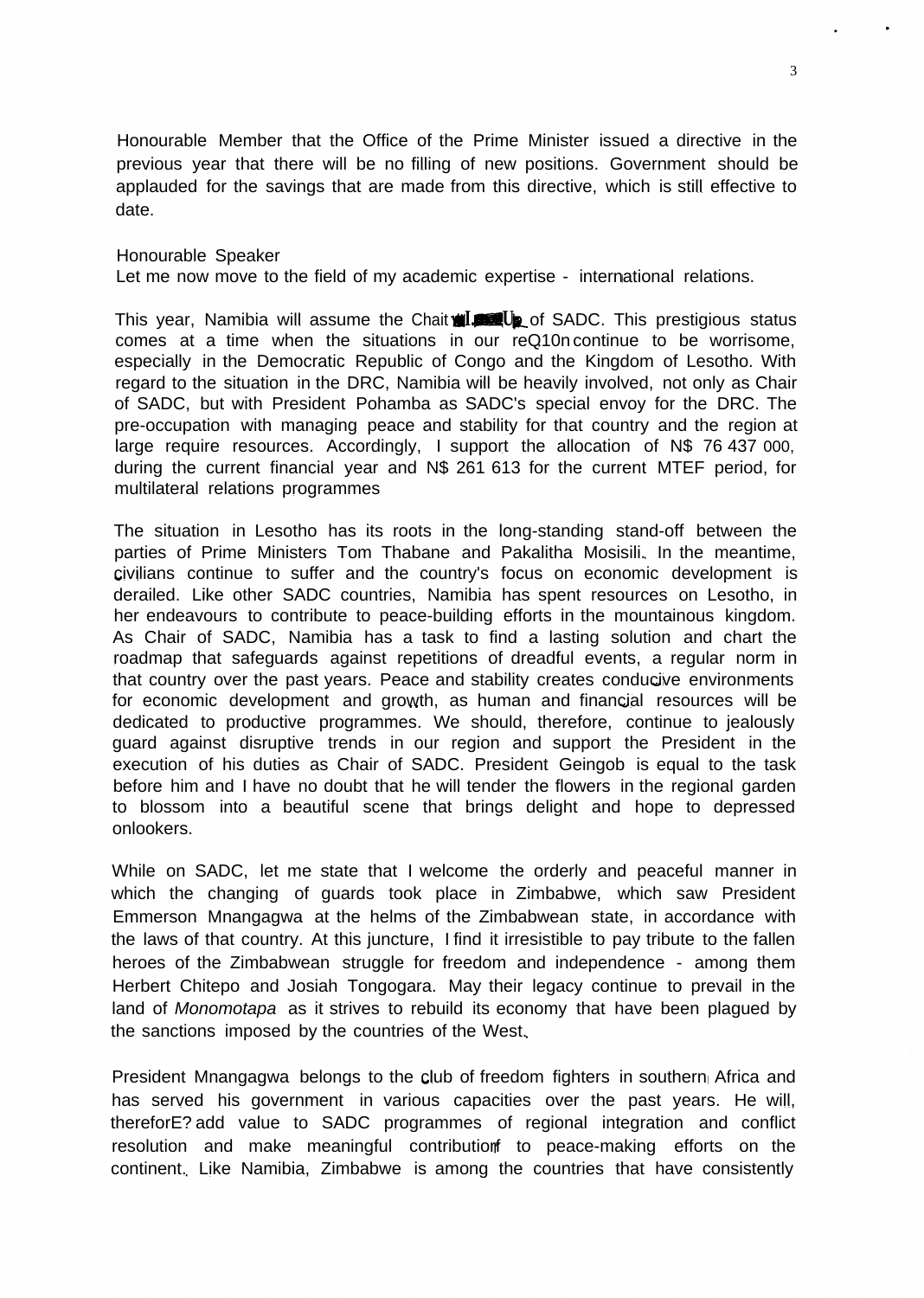and persistently supported the cause of the people of the Sahrawi Arab Democratic Republic. All progressive statesmen and women should continue to call for the implementation of the **UN** resolution that calls for a referendum in Western Sahara without further delay.

### Honourable Speaker,

Last year, the US President stated that he recognises Jerusalem the capital city of the state of Israel, drawing criticism from various quarters of the world. Subsequently, the **UN** General Assembly adopted the resolution "Status of Jerusalem", in which it underscored the right of the Palestinian people to sovereignty and self-determination, declaring that the wall and settlements being constructed by Israel in the Occupied Palestinian Territory, including in and around East Jerusalem, are contrary to international law. All states are expected, without exception, to uphold international law whose flagrant violation by known entities have unfortunately reached a level of obsession.

I recall with distaste when the Israeli authority refused the South African Minister of Higher Education, Honourable Blade Nzimande a visa to visit the State of Palestine, in April 2015. The Minister was to follow up on an education agreement between South Africa and Palestine signed during the visit of the Palestinian President His Excellency Mahmoud Abbas, to South Africa in November 2014.<sup>5</sup> This reminds us of the behaviour of the apartheid South African regime which refused visa and even declared persona non grata progressive men and women of international standing, who wanted to visit or were residing in our country. I commend the stance of the Namibian government in their unwavering support of the cause of the  $\cdot$ people.  $f'' \sim$ 

# Honourable Speaker

It will be amiss of me, if I do not state anything regarding current US-Cuban relations. The current US administration appear to have gone back to the previous years of strained relations. As of October last year (2017), the number of US visitors to Cuba reduced, following a travel warning by the State Department. Further, the Department of State announced at the beginning of this year that the staff at the US embassy in Havana will be reduced, which marks further degrading of US Cuba relations that were built during the tenure of President Barak Obama. Analysts state that with the current relations, the US diplomatic presence in Cuba will be weaker than at any time following the opening of the US Interests Section in Havana in 1977, during the tenure of President Jimmy Carter.

Yours truly recently visited the land of Fidel Castro in the company of the Right Honourable Prime Minister, Dr Saara Kuugongelwa-Amadhila, who expressed our solidarity and support to the people of Cuba to continue with courage and determination in their noble cause to defend the gains of their revolution. Our relations with Cuba and our support for their cause remain cemented in the historic ties established during the cause of the Namibian liberation struggle and the postindependence sound diplomatic relations established in March 1990. Last year,

 $5^{\circ}$ Embassy of the State of Palestine, 2015, *Press Release,* ref. 103/100/15, dated 24 April 2015, Pretoria: Embassy of the State of Palestine.